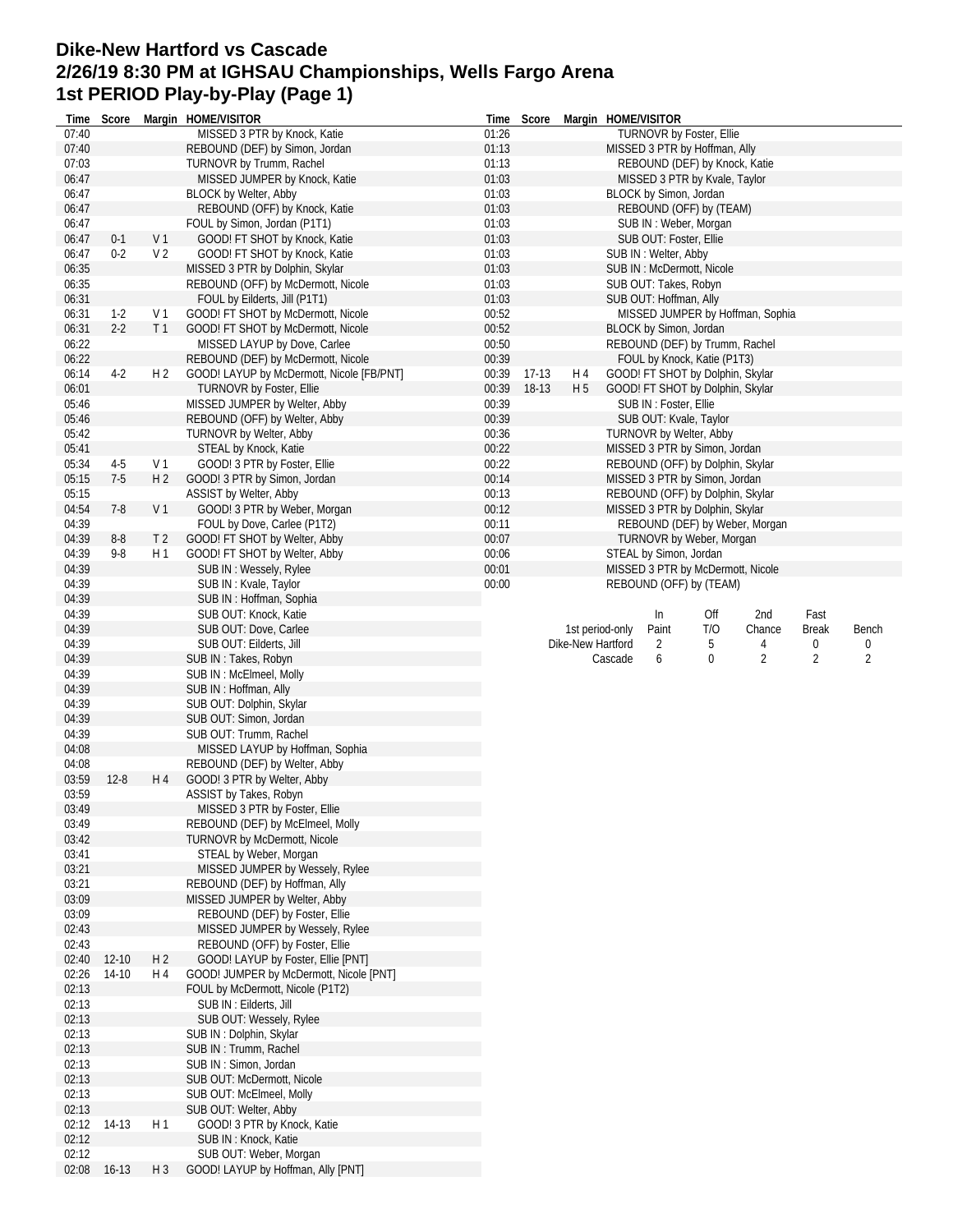## **Dike-New Hartford vs Cascade 2/26/19 8:30 PM at IGHSAU Championships, Wells Fargo Arena 2nd PERIOD Play-by-Play (Page 1)**

| Time           | Score     |     | Margin HOME/VISITOR                                    |                | Time Score |                   | Margin HOME/VISITOR                                 |                |                |              |       |
|----------------|-----------|-----|--------------------------------------------------------|----------------|------------|-------------------|-----------------------------------------------------|----------------|----------------|--------------|-------|
| 07:38          |           |     | MISSED 3 PTR by Knock, Katie                           | 02:41          |            |                   | MISSED 3 PTR by Foster, Ellie                       |                |                |              |       |
| 07:38          |           |     | REBOUND (OFF) by Dove, Carlee                          | 02:41          |            |                   | REBOUND (DEF) by Hoffman, Ally                      |                |                |              |       |
| 07:38          |           |     | FOUL by Welter, Abby (P1T3)                            | 02:30          | 29-17      | H 12              | GOOD! 3 PTR by Simon, Jordan                        |                |                |              |       |
| 07:38          |           |     | MISSED FT SHOT by Dove, Carlee                         | 02:30          |            |                   | ASSIST by Hoffman, Ally                             |                |                |              |       |
| 07:38          |           |     | REBOUND (OFF) by (DEADBALL)                            | 01:47          |            |                   | MISSED 3 PTR by Hoffman, Sophia                     |                |                |              |       |
| 07:38          | 18-14     | H4  | GOOD! FT SHOT by Dove, Carlee                          | 01:47          |            |                   | REBOUND (OFF) by Foster, Ellie                      |                |                |              |       |
| 07:16          | $20 - 14$ | H 6 | GOOD! LAYUP by Simon, Jordan [PNT]                     | 01:42          | 29-19      | H 10              | GOOD! LAYUP by Foster, Ellie [PNT]                  |                |                |              |       |
| 07:16          |           |     | ASSIST by Dolphin, Skylar                              | 01:30          |            |                   | TIMEOUT 30sec                                       |                |                |              |       |
| 07:16          |           |     | FOUL by Eilderts, Jill (P2T4)                          | 01:30          |            |                   | SUB IN : Dove, Carlee                               |                |                |              |       |
| 07:16          |           |     | MISSED FT SHOT by Simon, Jordan                        | 01:30          |            |                   | SUB OUT: Wessely, Rylee                             |                |                |              |       |
| 07:16          |           |     | REBOUND (DEF) by Weber, Morgan                         | 01:21          |            |                   | FOUL by Hoffman, Sophia (P1T6)                      |                |                |              |       |
| 06:58          |           |     | TURNOVR by Foster, Ellie                               | 01:21          | 30-19      | H 11              | GOOD! FT SHOT by McDermott, Nicole                  |                |                |              |       |
| 06:57          |           |     | STEAL by Welter, Abby                                  | 01:21          | 31-19      | H 12              | GOOD! FT SHOT by McDermott, Nicole                  |                |                |              |       |
| 06:44          |           |     | MISSED JUMPER by Welter, Abby                          | 01:21          |            |                   | SUB IN : Eilderts, Jill                             |                |                |              |       |
| 06:44          |           |     | REBOUND (DEF) by Weber, Morgan                         | 01:21          |            |                   | SUB OUT: Dove, Carlee                               |                |                |              |       |
| 06:28          |           |     | TURNOVR by Knock, Katie                                | 01:21          |            |                   | SUB IN: McDermott, Nicole                           |                |                |              |       |
| 06:27<br>06:18 |           |     | STEAL by McDermott, Nicole                             | 01:21<br>01:01 |            |                   | SUB OUT: McElmeel, Molly                            |                |                |              |       |
| 06:18          |           |     | SUB IN: Takes, Robyn<br>SUB IN: Hoffman, Ally          | 00:59          |            |                   | TURNOVR by Knock, Katie<br>STEAL by Dolphin, Skylar |                |                |              |       |
| 06:18          |           |     | SUB OUT: Simon, Jordan                                 | 00:58          |            |                   | FOUL by Weber, Morgan (P1T7)                        |                |                |              |       |
| 06:18          |           |     |                                                        | 00:58          |            |                   | MISSED FT SHOT by Dolphin, Skylar                   |                |                |              |       |
| 06:16          |           |     | SUB OUT: Trumm, Rachel<br>MISSED 3 PTR by Takes, Robyn | 00:58          |            |                   | REBOUND (OFF) by (DEADBALL)                         |                |                |              |       |
| 06:16          |           |     | REBOUND (DEF) by (DEADBALL)                            | 00:58          |            |                   | MISSED FT SHOT by Dolphin, Skylar                   |                |                |              |       |
| 05:53          |           |     | FOUL by Welter, Abby (P2T4)                            | 00:58          |            |                   | REBOUND (OFF) by Hoffman, Ally                      |                |                |              |       |
| 05:53          |           |     | MISSED FT SHOT by Foster, Ellie                        | 00:56          |            |                   | SUB IN : Welter, Abby                               |                |                |              |       |
| 05:53          |           |     | REBOUND (OFF) by (DEADBALL)                            | 00:56          |            |                   | SUB OUT: Trumm, Rachel                              |                |                |              |       |
| 05:53          |           |     | MISSED FT SHOT by Foster, Ellie                        | 00:52          | 33-19      | H 14              | GOOD! JUMPER by McDermott, Nicole                   |                |                |              |       |
| 05:53          |           |     | REBOUND (DEF) by McDermott, Nicole                     | 00:31          |            |                   | MISSED JUMPER by Hoffman, Sophia                    |                |                |              |       |
| 05:53          |           |     | SUB IN: Trumm, Rachel                                  | 00:31          |            |                   | REBOUND (OFF) by Weber, Morgan                      |                |                |              |       |
| 05:53          |           |     | SUB OUT: Welter, Abby                                  | 00:30          |            |                   | FOUL by Simon, Jordan (P2T5)                        |                |                |              |       |
| 05:27          |           |     | MISSED 3 PTR by McDermott, Nicole                      | 00:30          |            |                   | MISSED FT SHOT by Weber, Morgan                     |                |                |              |       |
| 05:27          |           |     | REBOUND (DEF) by Dove, Carlee                          | 00:30          |            |                   | REBOUND (OFF) by (DEADBALL)                         |                |                |              |       |
| 05:15          | $20 - 17$ | H 3 | GOOD! 3 PTR by Foster, Ellie                           | 00:30          | 33-20      | H 13              | GOOD! FT SHOT by Weber, Morgan                      |                |                |              |       |
| 05:00          |           |     | FOUL by Dove, Carlee (P2T5)                            | 00:30          |            |                   | SUB IN: Trumm, Rachel                               |                |                |              |       |
| 05:00          |           |     | MISSED FT SHOT by Trumm, Rachel                        | 00:30          |            |                   | SUB OUT: Hoffman, Ally                              |                |                |              |       |
| 05:00          |           |     | REBOUND (OFF) by (DEADBALL)                            | 00:17          |            |                   | MISSED 3 PTR by Welter, Abby                        |                |                |              |       |
| 05:00          |           |     | MISSED FT SHOT by Trumm, Rachel                        | 00:17          |            |                   | REBOUND (DEF) by (TEAM)                             |                |                |              |       |
| 05:00          |           |     | REBOUND (DEF) by Weber, Morgan                         | 00:01          |            |                   | MISSED LAYUP by Knock, Katie                        |                |                |              |       |
| 05:00          |           |     | SUB IN: Kvale, Taylor                                  | 00:00          |            |                   | REBOUND (DEF) by (DEADBALL)                         |                |                |              |       |
| 05:00          |           |     | SUB OUT: Eilderts, Jill                                |                |            |                   |                                                     |                |                |              |       |
| 05:00          |           |     | SUB IN: Simon, Jordan                                  |                |            |                   | In                                                  | Off            | 2nd            | Fast         |       |
| 05:00          |           |     | SUB IN: McElmeel, Molly                                |                |            | 2nd period-only   | Paint                                               | T/O            | Chance         | <b>Break</b> | Bench |
| 05:00          |           |     | SUB OUT: Dolphin, Skylar                               |                |            | Dike-New Hartford | 2                                                   | 0              | 4              | 0            | 0     |
| 05:00          |           |     | SUB OUT: Takes, Robyn                                  |                |            |                   | $\overline{2}$<br>Cascade                           | $\overline{2}$ | $\overline{2}$ | 0            | 3     |
| 04:39          |           |     | MISSED 3 PTR by Knock, Katie                           |                |            |                   |                                                     |                |                |              |       |
| 04:39          |           |     | REBOUND (DEF) by Hoffman, Ally                         |                |            |                   |                                                     |                |                |              |       |
| 04:36          |           |     | SUB IN: Wessely, Rylee                                 |                |            |                   |                                                     |                |                |              |       |
| 04:36          |           |     | SUB OUT: Dove, Carlee                                  |                |            |                   |                                                     |                |                |              |       |
| 04:16          | 23-17     | H 6 | GOOD! 3 PTR by Simon, Jordan                           |                |            |                   |                                                     |                |                |              |       |
| 04:16          |           |     | ASSIST by Trumm, Rachel                                |                |            |                   |                                                     |                |                |              |       |
| 03:54          |           |     | MISSED LAYUP by Knock, Katie                           |                |            |                   |                                                     |                |                |              |       |
| 03:54          |           |     | REBOUND (DEF) by McElmeel, Molly                       |                |            |                   |                                                     |                |                |              |       |
| 03:37          | $26 - 17$ | H 9 | GOOD! 3 PTR by Hoffman, Ally                           |                |            |                   |                                                     |                |                |              |       |
| 03:37          |           |     | <b>ASSIST by McDermott, Nicole</b>                     |                |            |                   |                                                     |                |                |              |       |
| 03:32          |           |     | <b>TIMEOUT TEAM</b>                                    |                |            |                   |                                                     |                |                |              |       |
| 03:21          |           |     | TURNOVR by Kvale, Taylor                               |                |            |                   |                                                     |                |                |              |       |
| 03:20          |           |     | STEAL by Simon, Jordan                                 |                |            |                   |                                                     |                |                |              |       |
| 03:16          |           |     | MISSED LAYUP by Hoffman, Ally                          |                |            |                   |                                                     |                |                |              |       |
| 03:16          |           |     | REBOUND (DEF) by Foster, Ellie                         |                |            |                   |                                                     |                |                |              |       |
| 03:04          |           |     | MISSED JUMPER by Wessely, Rylee                        |                |            |                   |                                                     |                |                |              |       |
| 03:04          |           |     | REBOUND (OFF) by Wessely, Rylee                        |                |            |                   |                                                     |                |                |              |       |
| 03:00          |           |     | TURNOVR by Weber, Morgan                               |                |            |                   |                                                     |                |                |              |       |
| 03:00          |           |     | SUB IN: Hoffman, Sophia                                |                |            |                   |                                                     |                |                |              |       |
| 03:00          |           |     | SUB OUT: Knock, Katie                                  |                |            |                   |                                                     |                |                |              |       |
| 02:51          |           |     | SUB IN: Dolphin, Skylar                                |                |            |                   |                                                     |                |                |              |       |
| 02:51          |           |     | SUB OUT: McDermott, Nicole                             |                |            |                   |                                                     |                |                |              |       |
| 02:48          |           |     | TURNOVR by Trumm, Rachel                               |                |            |                   |                                                     |                |                |              |       |
| 02:46          |           |     | STEAL by Foster, Ellie                                 |                |            |                   |                                                     |                |                |              |       |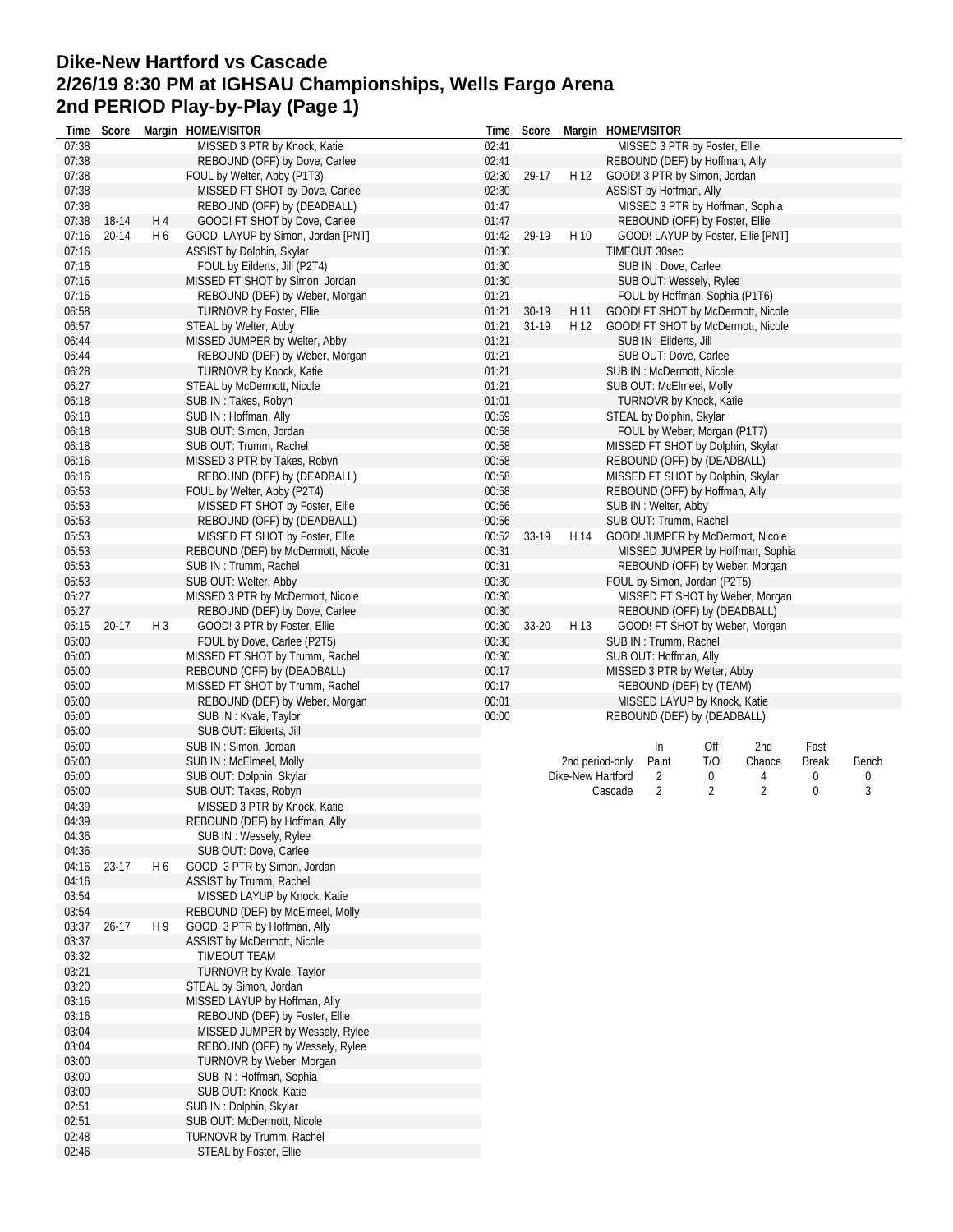## **Dike-New Hartford vs Cascade 2/26/19 8:30 PM at IGHSAU Championships, Wells Fargo Arena 3rd PERIOD Play-by-Play (Page 1)**

| Time           | Score     |                | Margin HOME/VISITOR                                            | Time           | Score          |                       | Margin HOME/VISITOR |                           |                                 |                                   |              |       |
|----------------|-----------|----------------|----------------------------------------------------------------|----------------|----------------|-----------------------|---------------------|---------------------------|---------------------------------|-----------------------------------|--------------|-------|
| 07:45          | 33-23     | H 10           | GOOD! 3 PTR by Weber, Morgan                                   | 01:50          |                |                       |                     |                           | REBOUND (OFF) by Welter, Abby   |                                   |              |       |
| 07:45          |           |                | ASSIST by Knock, Katie                                         | 01:45          |                |                       |                     |                           | MISSED JUMPER by Welter, Abby   |                                   |              |       |
| 07:24          |           |                | FOUL by Dove, Carlee (P3T1)                                    | 01:45          |                |                       |                     |                           |                                 | REBOUND (DEF) by Weber, Morgan    |              |       |
| 07:24          |           |                | MISSED FT SHOT by Trumm, Rachel                                | 01:35          |                |                       |                     |                           | MISSED 3 PTR by Weber, Morgan   |                                   |              |       |
| 07:24          |           |                | REBOUND (OFF) by (DEADBALL)                                    | 01:35          |                |                       |                     |                           | REBOUND (DEF) by Trumm, Rachel  |                                   |              |       |
| 07:24          |           |                | MISSED FT SHOT by Trumm, Rachel                                | 01:22          |                |                       |                     |                           | FOUL by Foster, Ellie (P3T7)    |                                   |              |       |
| 07:24<br>07:14 |           |                | REBOUND (DEF) by Dove, Carlee                                  | 01:22<br>01:22 | 38-34<br>39-34 | H 4<br>H <sub>5</sub> |                     |                           | GOOD! FT SHOT by Simon, Jordan  |                                   |              |       |
| 07:11          |           |                | MISSED 3 PTR by Weber, Morgan<br>REBOUND (DEF) by Welter, Abby | 01:22          |                |                       |                     | SUB IN: Kvale, Taylor     | GOOD! FT SHOT by Simon, Jordan  |                                   |              |       |
| 06:54          | $35 - 23$ | H 12           | GOOD! LAYUP by Welter, Abby [PNT]                              | 01:22          |                |                       |                     | SUB OUT: Knock, Katie     |                                 |                                   |              |       |
| 06:54          |           |                | FOUL by Dove, Carlee (P4T2)                                    | 01:22          |                |                       |                     | SUB IN: Dolphin, Skylar   |                                 |                                   |              |       |
| 06:54          | $36 - 23$ | H 13           | GOOD! FT SHOT by Welter, Abby                                  | 01:22          |                |                       |                     | SUB OUT: Hoffman, Ally    |                                 |                                   |              |       |
| 06:54          |           |                | SUB IN: Wessely, Rylee                                         | 00:57          |                |                       |                     |                           | <b>TURNOVR by Foster, Ellie</b> |                                   |              |       |
| 06:54          |           |                | SUB OUT: Dove, Carlee                                          | 00:56          |                |                       |                     |                           | STEAL by McDermott, Nicole      |                                   |              |       |
| 06:39          | $36 - 25$ | H 11           | GOOD! JUMPER by Foster, Ellie [PNT]                            | 00:44          | 41-34          | H 7                   |                     |                           |                                 | GOOD! LAYUP by Welter, Abby [PNT] |              |       |
| 06:12          |           |                | FOUL by Foster, Ellie (P1T3)                                   | 00:44          |                |                       |                     |                           | ASSIST by McDermott, Nicole     |                                   |              |       |
| 05:53          |           |                | TURNOVR by McDermott, Nicole                                   | 00:24          |                |                       |                     |                           | MISSED 3 PTR by Foster, Ellie   |                                   |              |       |
| 05:53          |           |                | STEAL by Knock, Katie                                          | 00:24          |                |                       |                     |                           | REBOUND (OFF) by Kvale, Taylor  |                                   |              |       |
| 05:43          |           |                | MISSED 3 PTR by Knock, Katie                                   | 00:15          |                |                       |                     |                           | TURNOVR by Hoffman, Sophia      |                                   |              |       |
| 05:43          |           |                | REBOUND (OFF) by Weber, Morgan                                 | 00:13          |                |                       |                     | STEAL by Simon, Jordan    |                                 |                                   |              |       |
| 05:41          |           |                | FOUL by Trumm, Rachel (P1T1)                                   | 00:08          | 43-34          | H 9                   |                     |                           |                                 | GOOD! LAYUP by Welter, Abby [PNT] |              |       |
| 05:35          | 36-28     | H 8            | GOOD! 3 PTR by Weber, Morgan                                   | 00:08          |                |                       |                     | ASSIST by Dolphin, Skylar |                                 |                                   |              |       |
| 05:35          |           |                | <b>ASSIST by Foster, Ellie</b>                                 | 00:01          |                |                       |                     |                           | MISSED 3 PTR by Foster, Ellie   |                                   |              |       |
| 05:34          |           |                | FOUL by Simon, Jordan (P3T2)                                   | 00:00          |                |                       |                     |                           | REBOUND (DEF) by (DEADBALL)     |                                   |              |       |
| 05:34          |           |                | TIMEOUT TEAM                                                   |                |                |                       |                     |                           |                                 |                                   |              |       |
| 05:34          |           |                | MISSED FT SHOT by Weber, Morgan                                |                |                |                       |                     | In                        | Off                             | 2nd                               | Fast         |       |
| 05:34          |           |                | REBOUND (DEF) by McDermott, Nicole                             |                |                |                       | 3rd period-only     | Paint                     | T/O                             | Chance                            | <b>Break</b> | Bench |
| 05:34          |           |                | SUB IN: Hoffman, Ally                                          |                |                | Dike-New Hartford     |                     | 2                         | 9                               | 9                                 | 0            | 0     |
| 05:34          |           |                | SUB OUT: Simon, Jordan                                         |                |                |                       | Cascade             | 6                         | 4                               | 0                                 | 0            | 0     |
| 05:19          |           |                | FOUL by Eilderts, Jill (P3T4)                                  |                |                |                       |                     |                           |                                 |                                   |              |       |
| 05:18          |           |                | TURNOVR by McDermott, Nicole                                   |                |                |                       |                     |                           |                                 |                                   |              |       |
| 05:16          |           |                | STEAL by Knock, Katie                                          |                |                |                       |                     |                           |                                 |                                   |              |       |
| 05:02          |           |                | MISSED LAYUP by Weber, Morgan                                  |                |                |                       |                     |                           |                                 |                                   |              |       |
| 05:02          |           |                | REBOUND (OFF) by Weber, Morgan                                 |                |                |                       |                     |                           |                                 |                                   |              |       |
| 04:55          | 36-31     | H <sub>5</sub> | GOOD! 3 PTR by Foster, Ellie                                   |                |                |                       |                     |                           |                                 |                                   |              |       |
| 04:35          |           |                | FOUL by Foster, Ellie (P2T5)                                   |                |                |                       |                     |                           |                                 |                                   |              |       |
| 04:35          | 37-31     | H 6            | GOOD! FT SHOT by Welter, Abby                                  |                |                |                       |                     |                           |                                 |                                   |              |       |
| 04:35          |           |                | MISSED FT SHOT by Welter, Abby                                 |                |                |                       |                     |                           |                                 |                                   |              |       |
| 04:35          |           |                | REBOUND (OFF) by McDermott, Nicole                             |                |                |                       |                     |                           |                                 |                                   |              |       |
| 04:35          |           |                | SUB IN: Kvale, Taylor                                          |                |                |                       |                     |                           |                                 |                                   |              |       |
| 04:35          |           |                | SUB OUT: Eilderts, Jill                                        |                |                |                       |                     |                           |                                 |                                   |              |       |
| 04:12          |           |                | <b>TURNOVR by Welter, Abby</b>                                 |                |                |                       |                     |                           |                                 |                                   |              |       |
| 04:12          |           |                | SUB IN: Eilderts, Jill                                         |                |                |                       |                     |                           |                                 |                                   |              |       |
| 04:12          |           |                | SUB OUT: Wessely, Rylee                                        |                |                |                       |                     |                           |                                 |                                   |              |       |
| 04:12          |           |                | SUB IN: Simon, Jordan                                          |                |                |                       |                     |                           |                                 |                                   |              |       |
| 04:12          |           |                | SUB OUT: Welter, Abby                                          |                |                |                       |                     |                           |                                 |                                   |              |       |
| 04:02          |           |                | MISSED JUMPER by Foster, Ellie                                 |                |                |                       |                     |                           |                                 |                                   |              |       |
| 04:02          |           |                | REBOUND (OFF) by Eilderts, Jill                                |                |                |                       |                     |                           |                                 |                                   |              |       |
| 03:11          | 37-33     | H 4            | GOOD! JUMPER by Foster, Ellie                                  |                |                |                       |                     |                           |                                 |                                   |              |       |
| 03:11          |           |                | FOUL by Trumm, Rachel (P2T3)                                   |                |                |                       |                     |                           |                                 |                                   |              |       |
| 03:11          | 37-34     | H 3            | GOOD! FT SHOT by Foster, Ellie                                 |                |                |                       |                     |                           |                                 |                                   |              |       |
| 03:11          |           |                | SUB IN: Welter, Abby                                           |                |                |                       |                     |                           |                                 |                                   |              |       |
| 03:11          |           |                | SUB OUT: Trumm, Rachel                                         |                |                |                       |                     |                           |                                 |                                   |              |       |
| 03:01          |           |                | MISSED LAYUP by McDermott, Nicole                              |                |                |                       |                     |                           |                                 |                                   |              |       |
| 03:01          |           |                | REBOUND (DEF) by Foster, Ellie                                 |                |                |                       |                     |                           |                                 |                                   |              |       |
| 02:47          |           |                | MISSED 3 PTR by Kvale, Taylor                                  |                |                |                       |                     |                           |                                 |                                   |              |       |
| 02:47          |           |                | REBOUND (DEF) by Welter, Abby                                  |                |                |                       |                     |                           |                                 |                                   |              |       |
| 02:36          |           |                | TURNOVR by Simon, Jordan                                       |                |                |                       |                     |                           |                                 |                                   |              |       |
| 02:36          |           |                | SUB IN: Hoffman, Sophia                                        |                |                |                       |                     |                           |                                 |                                   |              |       |
| 02:36          |           |                | SUB OUT: Kvale, Taylor                                         |                |                |                       |                     |                           |                                 |                                   |              |       |
| 02:36          |           |                | SUB IN: Trumm, Rachel                                          |                |                |                       |                     |                           |                                 |                                   |              |       |
| 02:36          |           |                | SUB OUT: McDermott, Nicole                                     |                |                |                       |                     |                           |                                 |                                   |              |       |
| 02:18          |           |                | TURNOVR by Weber, Morgan                                       |                |                |                       |                     |                           |                                 |                                   |              |       |
| 02:18          |           |                | STEAL by Welter, Abby                                          |                |                |                       |                     |                           |                                 |                                   |              |       |
| 01:51          |           |                | FOUL by Eilderts, Jill (P4T6)                                  |                |                |                       |                     |                           |                                 |                                   |              |       |
| 01:51          |           |                | SUB IN: Wessely, Rylee                                         |                |                |                       |                     |                           |                                 |                                   |              |       |
| 01:51          |           |                | SUB OUT: Eilderts, Jill                                        |                |                |                       |                     |                           |                                 |                                   |              |       |
| 01:51          |           |                | SUB IN: McDermott, Nicole                                      |                |                |                       |                     |                           |                                 |                                   |              |       |
| 01:51          |           |                | SUB OUT: Dolphin, Skylar                                       |                |                |                       |                     |                           |                                 |                                   |              |       |
| 01:50          |           |                | MISSED 3 PTR by Simon, Jordan                                  |                |                |                       |                     |                           |                                 |                                   |              |       |